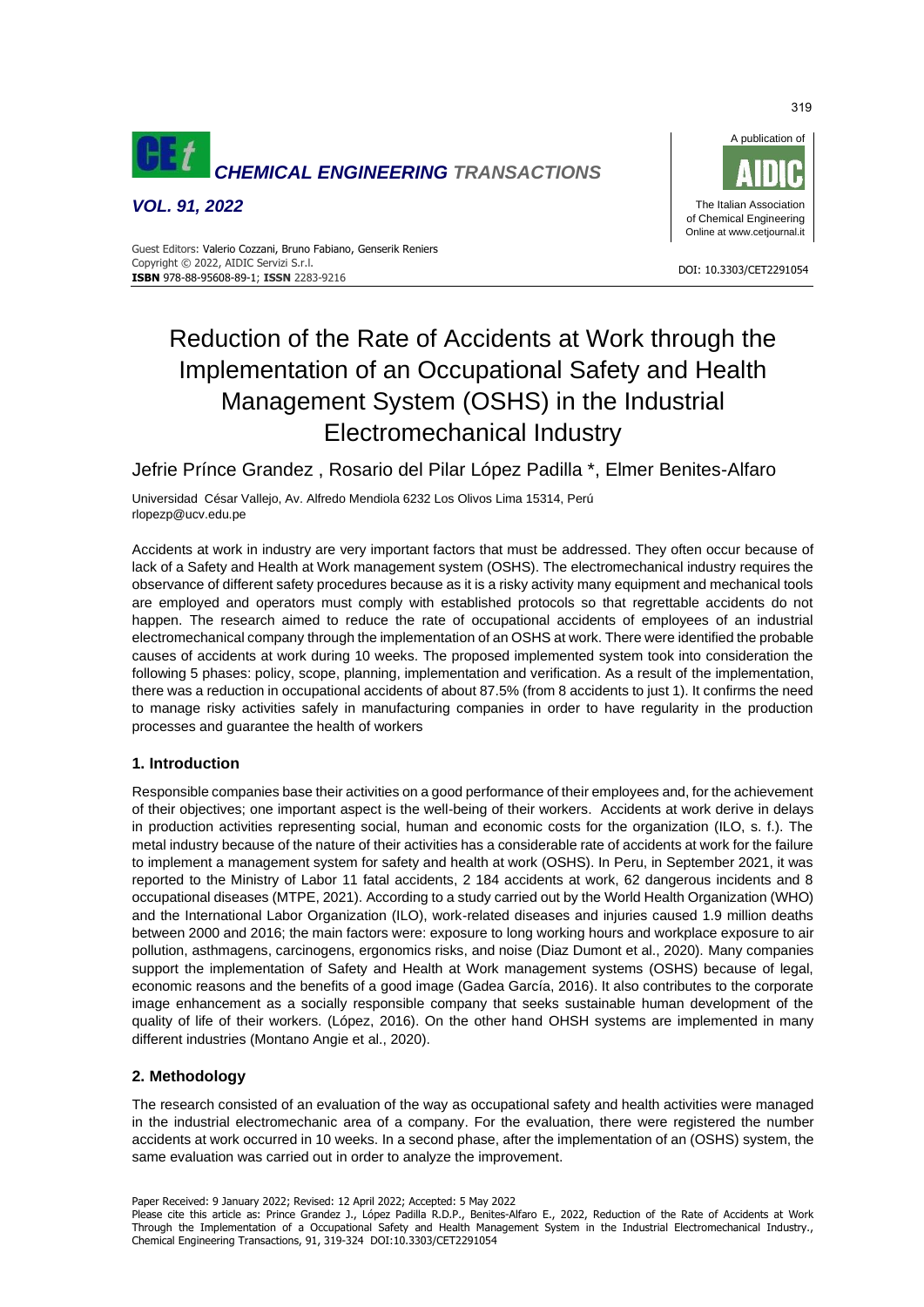**2.1 Indicators:**

**Occupational Health**: It was evaluated by the occupational medical examinations index (IEO), Eq(1) was used.

| $\textit{IEO} = \frac{\text{Number of occasional medical examinations performed} \times 100}{\text{Number of occupational medical examinations scheduled in 10 weeks}}$ | Eq(1) |
|-------------------------------------------------------------------------------------------------------------------------------------------------------------------------|-------|
| <b>Planning:</b> index IIPER for the hazard identification and risk assessment), $Eq(2)$ was used<br>٠                                                                  |       |
| $IIPER = \frac{IPER N^{\circ} \text{made} * 100}{IPER N^{\circ} \text{programmed in 10 weeks}}$                                                                         | Eq(2) |
| <b>Implementation and decision-making:</b> The index was training in the company $Eq(3)$ was used.<br>٠                                                                 |       |
| $x = \frac{\text{Hours of effective training} \times 100}{\text{Total training hours programmed in 10 weeks}}$                                                          | Eq(3) |
| <b>Monitoring:</b> It was evaluated by the index of inspections made (IM), Eq(4) was used.                                                                              |       |
| $IM = \frac{\text{Numbers of inspections}*100}{\text{Number of inspections performance programmed in 10 weeks}}$                                                        | Eq(4) |
| The Audit: index of audits performed (IA) was determined, Eq(5) was used                                                                                                |       |
| $IA = \frac{\text{Number of audit made}*100}{\text{Number of planned adults by HODELPE in 10 weeks}}$                                                                   | Eq(5) |

# **2.2 In assessing accidents at work, the following were taken into account:**

Temporary disability accidents: expressed as the number of accidents after 10 weeks of evaluation. Measured by the accident frequency (AF) index, Eq(6) was used.

 $AF = \frac{\text{Number of registered accelers*100}}{\text{Number of hours worked in 10 weeks}}$  Eq(6) Number of registered accidents∗100

The population of the study was 20 people who work in an industrial and electromechanical service company, whose main activities are the manufacture of mechanical parts, metal structures, helical threads, CNC lathe service, CNC machining center and related services for the industrial, metallurgical, mining, construction and boiler-making sector.

# **3. Results**

# **3.1 Occupational Safety and Health Management System (OSHS):**

The information of the indexes collected before and after the implementation of the proposal took into consideration the following dimensions and indicators:

# • **Occupational Health**:

Table 1 shows the index about the compliance of occupational medical examinations before (August, September, October and November 2017) and after the launch of the OSHS from February to April 2018). There was a 100% of compliance after the implementation of the OSHS proposal, compared with the index value before (0%).

# • **Planning:**

Regarding the process of identifying hazards and risks of company's activities through the formulation of the IPER matrix, with the application of the OSHS the index improved, from 39.61% to 86.54%. Details for a 10 weeks period of evaluation are shown in Table 1

*Table 1 Compliance with Occupational Medical Examinations and identification of hazards and risks before and after the implementation of the OSHS*

| Before                                      | After                         |
|---------------------------------------------|-------------------------------|
| (August, September, October, November 2017) | (February, March, April 2018) |

320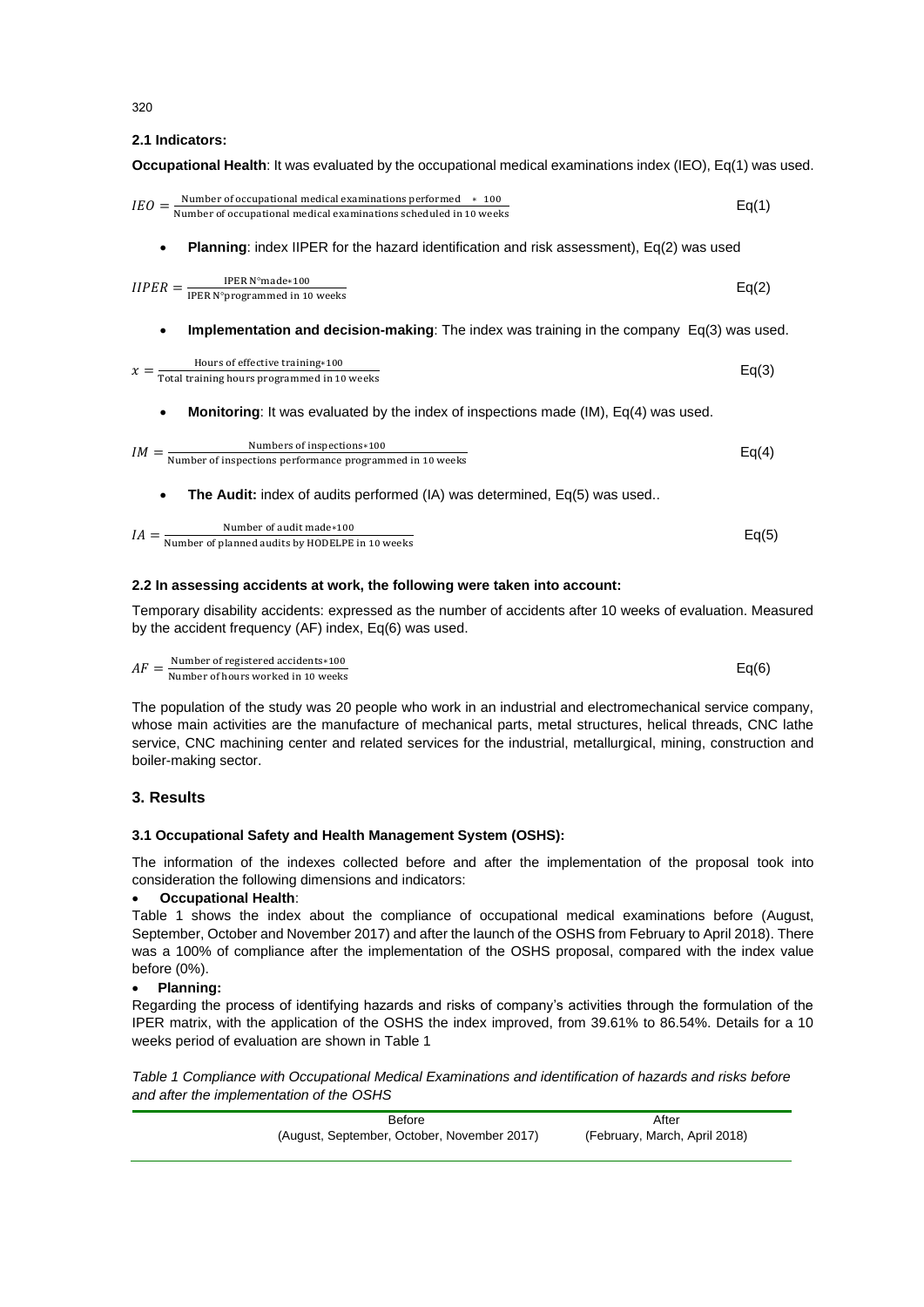| <b>Dimensions SGSST</b>                                                               | Weeks | Medical<br>Examinations<br>performed | Medical<br>Examinations<br>Planned | Index            | Weeks | Medical<br>Examinations<br>performed | Medical<br>Examinations<br>Planned | Index            |
|---------------------------------------------------------------------------------------|-------|--------------------------------------|------------------------------------|------------------|-------|--------------------------------------|------------------------------------|------------------|
| Occupational Health:<br>Compliance<br>with<br>Occupational<br>Medical<br>Examinations | 10    | 0                                    | 10                                 | IEO:<br>0%       | 10    | 20                                   | 20                                 | IEO:<br>100%     |
| Planning:<br>Hazard<br>Identification<br>and<br>Risk Assessment                       | 10    | 61                                   | 154                                | IIPER:<br>39.61% | 10    | 135                                  | 156                                | IIPER:<br>86.54% |

## • Implementation and decision-making:

An important factor in an OHSH is the training of workers so that they can take responsibility at work taking care of their physical and mental integrity. In this sense, the number of workers trained and the hours of training before and after the implementation of a proposed new *OSHS* were evaluated. The results are shown in tables 2 and 3. There was an increase from 52.78% to 96.43% in the number of workers trained and about the training rate, and in terms of the number of hours spent in training the index increased from 53.66% to 96.77%.

## *Table 2 Training of personnel prior to implementation of the OSHS*

| Time<br>(August to<br>November) | Number<br>of workers<br>trained | Number of workers<br>programmed for<br>training | <b>Workers</b><br>trained<br>rate | Effective<br>Training<br>hours | Hours for<br>training<br>programmed | Training<br>rate |
|---------------------------------|---------------------------------|-------------------------------------------------|-----------------------------------|--------------------------------|-------------------------------------|------------------|
| 10 weeks                        | 38                              | 72                                              | 52.78%                            | 88                             | 164                                 | 53.66%           |

## *Table 3 Staff training after OSHS implementation*

| Time<br>(February to<br>(April | Number<br>of workers<br>trained | Number of workers<br>programmed for<br>training | Workers<br>trained<br>rate | Effective<br>Training<br>hours | Hours for<br>training<br>programmed | Training<br>rate |
|--------------------------------|---------------------------------|-------------------------------------------------|----------------------------|--------------------------------|-------------------------------------|------------------|
| 10 weeks                       |                                 | 84                                              | 96.43%                     | 180                            | 186                                 | 96.77%           |

#### • Inspections and Monitoring

Inspections were scheduled to verify the compliance of the OSHS compulsory activities. Table 4 shows the results of compliance with inspections and monitoring carried out before and after the implementation of the OSHS. The comparison shows, it was obtained an improvement from 59.71% to 97.44%.

#### • Audit

Internal audit is an essential activity in an *OSHS*. Table 4 shows the level of compliance of audits. It improved form 33.33% to 100% after the implementation of the OSHS.

| Table 4 Comparison of inspection compliance and monitoring and Audits before and after implementation of |  |
|----------------------------------------------------------------------------------------------------------|--|
| the OSHS                                                                                                 |  |

|                                                                       |       |                  | <b>Before</b>       |                                             |                               |                  | After               |                     |  |  |  |
|-----------------------------------------------------------------------|-------|------------------|---------------------|---------------------------------------------|-------------------------------|------------------|---------------------|---------------------|--|--|--|
|                                                                       |       |                  |                     | (August, September, October, November 2017) | (February, March, April 2018) |                  |                     |                     |  |  |  |
| Dimensions del SGSST                                                  | Weeks | Made<br>(amount) | Planned<br>(amount) | Compliance<br>index                         | Weeks                         | Made<br>(amount) | Planned<br>(amount) | Compliance<br>index |  |  |  |
| Occupational Health:<br>compliance with<br>inspections and monitoring | 10    | 163              | 273                 | ıм<br>59.71%                                | 10                            | 266              | 273                 | IM:<br>97.44%       |  |  |  |
| Audit: compliance with<br>audits                                      | 10    |                  |                     | IA:<br>33.33%                               | 10                            |                  | 3                   | IA:<br>100%         |  |  |  |

Details about Inspection and monitoring program after the implementation of the OSHS is shown in Table 5.

*Table 5 Inspection and monitoring program after* OSHS *implementation*

|                      |               |                                |         |      |      |  | <b>SCHEDULE</b> |                                             |  |    |       |                  |
|----------------------|---------------|--------------------------------|---------|------|------|--|-----------------|---------------------------------------------|--|----|-------|------------------|
| <b>OBJECTI</b><br>VE | <b>DETAIL</b> | <b>STAFF</b><br><b>INVOLVE</b> |         |      | 2017 |  |                 | 2018                                        |  |    |       |                  |
|                      |               | D                              | Au<br>a | Sept |      |  |                 | Oc No De Ja Fe Ma Apri Ma Ju<br>tvc nbr lyn |  | Ju | Total | <b>REAL</b><br>% |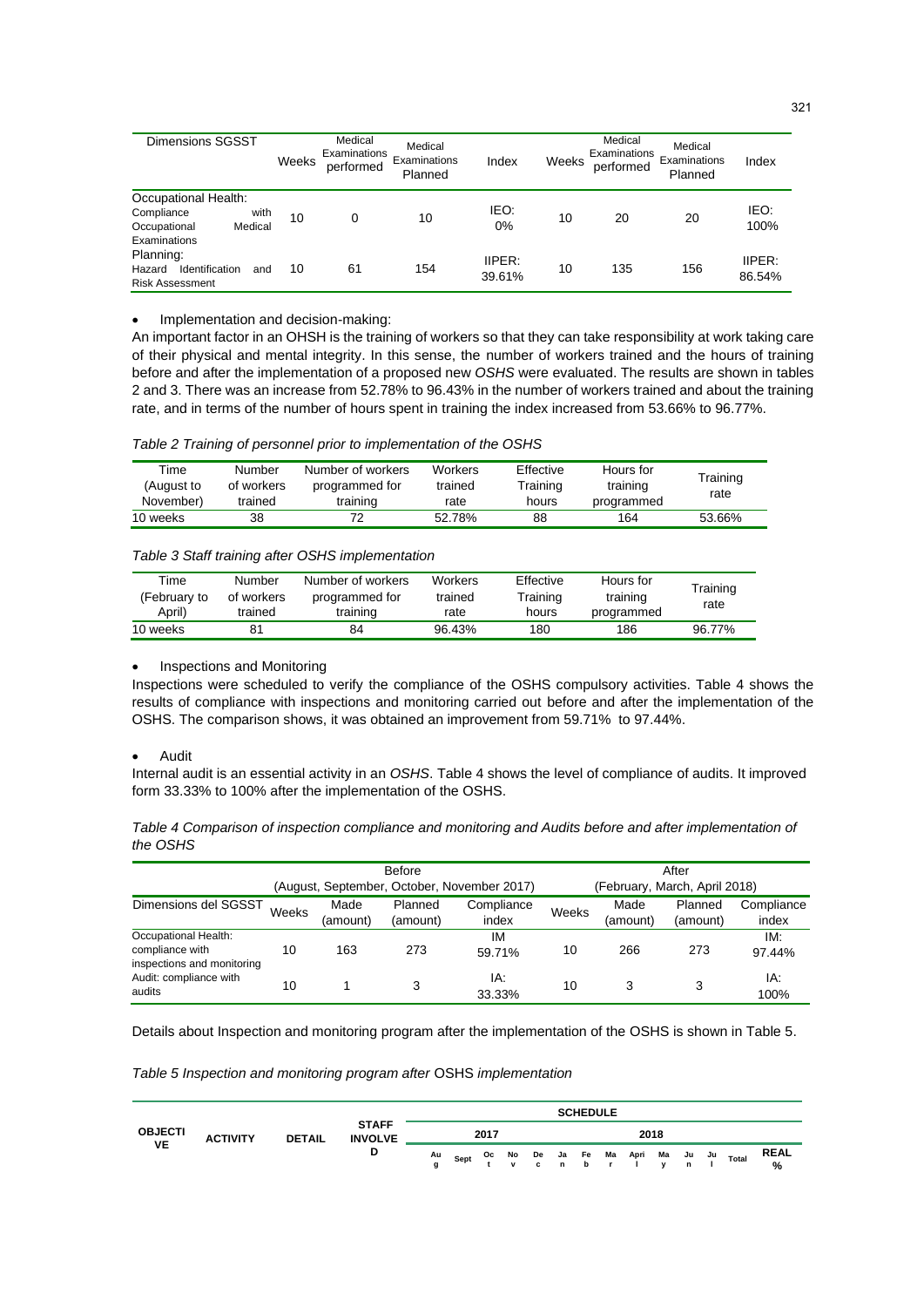|                                 | Internal audit                   | Audit will be                    | Semisa<br>Company               | P |  | x | x | x | 1 | 100% |
|---------------------------------|----------------------------------|----------------------------------|---------------------------------|---|--|---|---|---|---|------|
|                                 |                                  | conducted                        | personnel                       | E |  | x | x | x | 0 | 0%   |
|                                 | External audit                   | Audit will be                    | <b>OSH</b><br>Supervisor<br>and | P |  | x |   |   | 1 | 100% |
|                                 |                                  | conducted                        | Company<br>personnel            | Ε |  |   |   |   | 0 | 0%   |
|                                 | Physical Agent                   | To carry out at                  | Semisa                          | P |  |   |   |   | 1 | 100% |
|                                 | Monitoring:<br>Noise             | the factory's<br>facilities      | Company<br>personnel            | E |  |   |   |   | 0 | 0%   |
|                                 | Physical Agent                   | To carry out at                  | Semisa                          | P |  |   |   |   | 1 | 100% |
| Verify<br>compliance            | Monitoring:<br>Luminosity        | the factory's<br>facilities      | Company<br>personnel            | E |  |   |   |   | 0 | 0%   |
| with                            | Monitoring of                    | To be carry out                  | Semisa                          | P |  |   |   |   | 1 | 100% |
| standards,<br>procedures<br>and | Chemical<br>Agents               | at the factory's<br>facilities   | Company<br>personnel            | E |  |   |   |   | 0 | 0%   |
| controls                        | Psychosocial                     | To carry out at<br>the factory's | Semisa<br>Company               | P |  |   |   |   | 1 | 100% |
| required to<br>strengthen       | <b>Risk Monitoring</b>           | facilities                       | personnel                       | Ε |  |   |   |   | 0 | 0%   |
| the safety                      | Monitoring of                    | To carry out at                  | Semisa                          | P |  |   |   |   | 1 | 100% |
| and health<br>system and        | Disergonomic<br><b>Risk</b>      | the factory's<br>facilities      | Company<br>personnel            | E |  |   |   |   | 0 | 0%   |
| achieve the<br>objectives       | Equipment<br>Inspections,        | Monthly                          | Semisa                          | P |  |   |   |   | 1 | 100% |
| set                             | Machines,<br>Tools               | inspections                      | Company<br>personnel            | Ε |  |   |   |   | 0 | 0%   |
|                                 | Inspections of<br>lift elements  | Monthly                          | Semisa<br>Company               | P |  | X | X | x | 3 | 100% |
|                                 | (25)                             | inspections                      | personnel                       | E |  | x | x | x | 3 | 100% |
|                                 | Control of fire<br>extinguishers | Monthly                          | Semisa<br>Company               | P |  | x | x | x | 3 | 100% |
|                                 | (13)                             | inspections                      | personnel                       | Ε |  | x | x | x | 3 | 100% |
|                                 | Work stations                    | Monthly                          | Maintenanc                      | P |  | x | x | x | 3 | 100% |
|                                 |                                  | inspections                      | e personnel                     | E |  | x | x | x | 3 | 100% |
|                                 | Inspection of<br>personal safety | Monthly                          | Maintenanc                      | Ρ |  | x | x | x | 3 | 100% |
|                                 | equipment (20)                   | inspections                      | e personnel                     | E |  | x | x | x | 3 | 100% |

# **3.2 Accidents at works**

The results for this variable were accounted as accidents with temporary and permanent disability

## *Accidents of temporary disability*:

For a period of 10 week of monitoring, Table 6 shows the comparasion about of the number of accidents before and after the implementation of the proposed OSHS. At the beginning, there were 8 accidents with temporary incapacity; it reduced to just 1 accident after the implementation of the OSHS. In terms of frequency, it was found that the initial accident frequency of 0.0741% was reduced to 0.009% (reduction of 87.85%).

*Tabla 6 Accidents with temporary disability before and after OSHS implementation*

|                                      | <b>Before</b>                                       |                                                                         |                                    | After                                                  |                                                                         |
|--------------------------------------|-----------------------------------------------------|-------------------------------------------------------------------------|------------------------------------|--------------------------------------------------------|-------------------------------------------------------------------------|
| Time<br>(August to<br>November 2017) | Number of accidents<br>with temporary<br>incapacity | Frequency of<br>accidents with<br>temporary<br>incapacity (AF)<br>index | Time<br>(February - April<br>2018) | Number of<br>accidents with<br>temporary<br>incapacity | Frequency of<br>accidents with<br>temporary incapacity<br>(AF)<br>index |
| 10 weeks                             |                                                     | 0.0741%                                                                 | 10 Weeks                           |                                                        | 0.009%                                                                  |

#### **3.3 Implementation of Occupational Safety and Health Management System (OSHS) proposal**

The proposed improvement of the OSHS that was implemented in the company that resulted in the reduction of accidents at work.

Table 7 shows the activities programmed in the system that were developed from August 2017 to May 2018.

*Table 7 Planned and implemented activities of the GSS proposal*

# **ACTIVITIES**

- **POLITICS**
- 1 To develop of occupational safety, health, quality and environmental policies
- 2 Communicate the policy to all of the workers and exhibit it

**SCOPE OF THE SYSTEM**

3 Develop formats to be used in the OSH Management System **PLANNIG**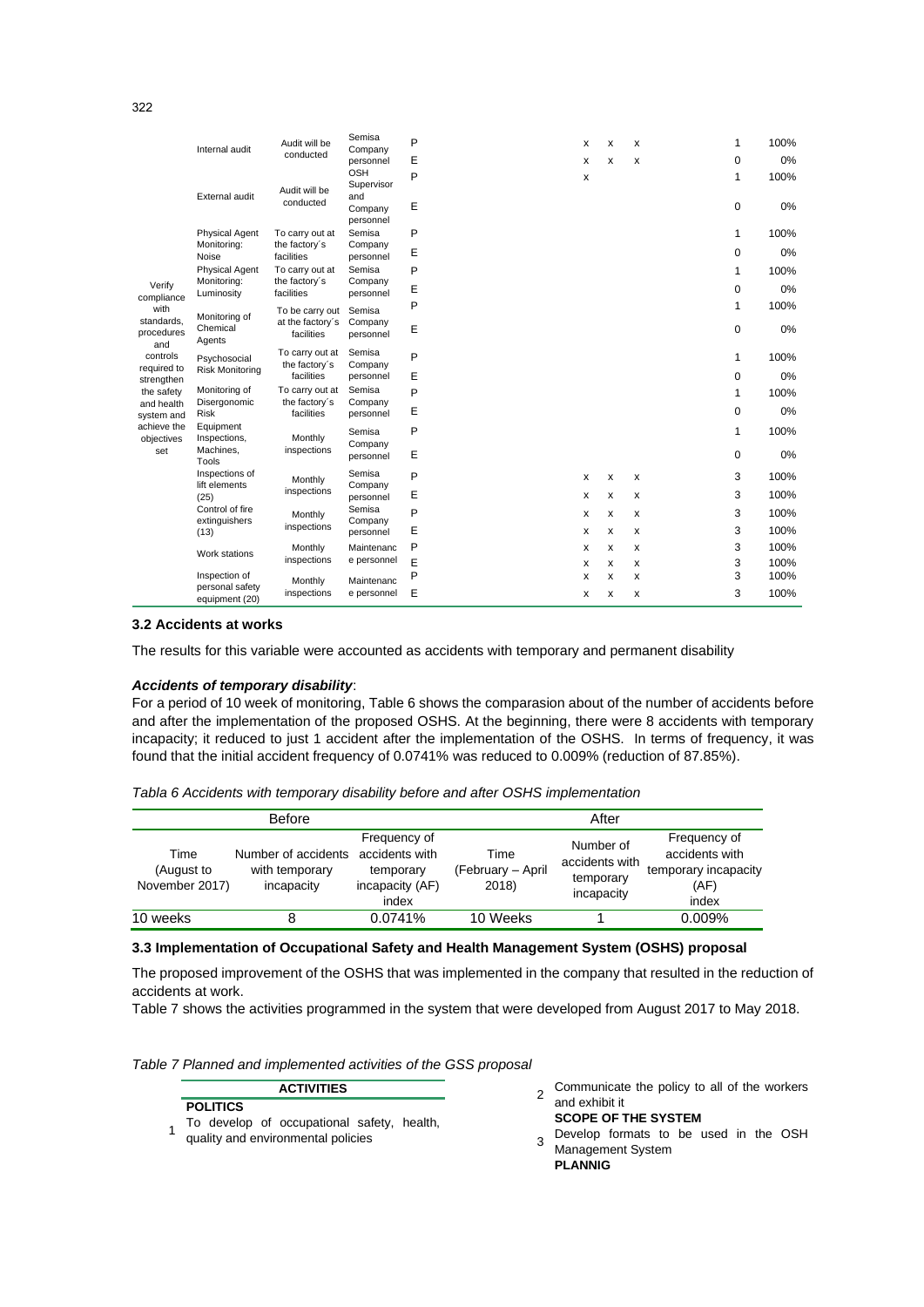- 4 Conduct the baseline study of the OSH Management System
- Hazard identification and risk assessment 5 Develop the procedure and a methodology for
- developing the IPER
- 6 Develop IPER for all jobs and work areas
- 7 Develop and publish the risk maps Objectives, targets and programmers
- 8 Define objectives and goals in the OSH Management System
- 9 Publish objectives and targets in the OSH Management System in a visible place
	- 10 Develop an annual programmer for safety and health at work
		- **IMPLEMENTATION AND OPERATION** Resources, functions, responsibility and authority
	- 11 Develop an Organigram and a Job Manual for all jobs
- 12 development, implementation and monitoring Appoint an employer Representative for the
	- of OSHS results 13 Appoint a security Supervisor Competence, Training and awareness
	- 14 Develop an annual training program, and an induction plan for new staff
	- Communication, participation and consultation 15 Develop a means to ensure communication
	- between staff and management
- <sup>16</sup> Provide workers personal protective equipment according to the work they do. Documentation
	- 17 Develop the OSHS handbook and procedure
	- 18 To keep a record of delivery of internal safety regulations of the OSH management system to workers.

# **ACTIVITIES**

Operational Control

19 Developing rules governing the conduct of workers and working procedures

- 20 Perform pre-use inspections on critical
- equipment 21 To have supplementary insurance for
- hazardous work  $22$  To make a safe work analysis and get a high –
- risk work authorization
- 23 Develop a procedure for a safe management of chemical substances
- Emergency preparedness and response <sup>24</sup> Define contingency plans and organize brigades for each potential emergency **VERIFICATION**
	- Monitoring and measurement Assessing management performance against
- 25 OSH objectives and develop safety and health statistics Assessment legal compliance
	- 26 Verify legal compliance, whether staff are on the payroll or by contract
	- **Inspections** 27 Conduct safety inspections
	- Monitoring and risk factor Record the monitoring of physical agents
	- 28 (noise, temperature, luminosity, humidity and others)
- 29 agents register and a psychosocial risk factor develop a chemical and biological monitoring
	- factors monitoring <sup>30</sup> Develop a monitoring record of risk factor
	- disergonomic 31 Calibration certificates of the work equipment Occupational medical evaluations.
	- 32 Develop and perform occupational medical examinations
	- 33 Prepare aptitude reports and take them in consideration for assigning tasks to the staff Audit
	- 34 Develop an audit procedure
	- 35 Conduct an external audit Accidents investigation
	- 36 Prepare register of occupational accidents and diseases

# **4. Discussion**

The results of the evaluation of the implementation of a System of Safety and Health at Work (OSHS) improved the indicators of training of workers in personal safety issues at work; also, operations of the company improved the productivity and the compliance of labor regulations (Law 29783 and amending Law 30222). This is a strategy of companies to improve their visibility and confidence with their potential consumers, projecting an image of a responsible company with their collaborators. Those practices bring benefits as the improvement of their processes and compliance with standards such as ISO 45001 (Castiblanco et al., 2020). For a proper implementation of an OSHS, the managerial commitment, we participation of all the staff of the organization, diagnosis and planning, continuous improvement and monitoring and measurement must be taken into account (Lopez, 2016).

The study identified that compliance with planned programs within a management system is very important, the commitment of those administering the system is fundamental to the success of a management system for the safety and health of workers; also descriptive retrospective studies-Analytic help to realize an efficient baseline to then implement the management system with the relevant improvements that result in a significant decrease of occupational accidents, problems are overcome by ergonomic and mechanical factors, among others (Karimi et al., 2020)